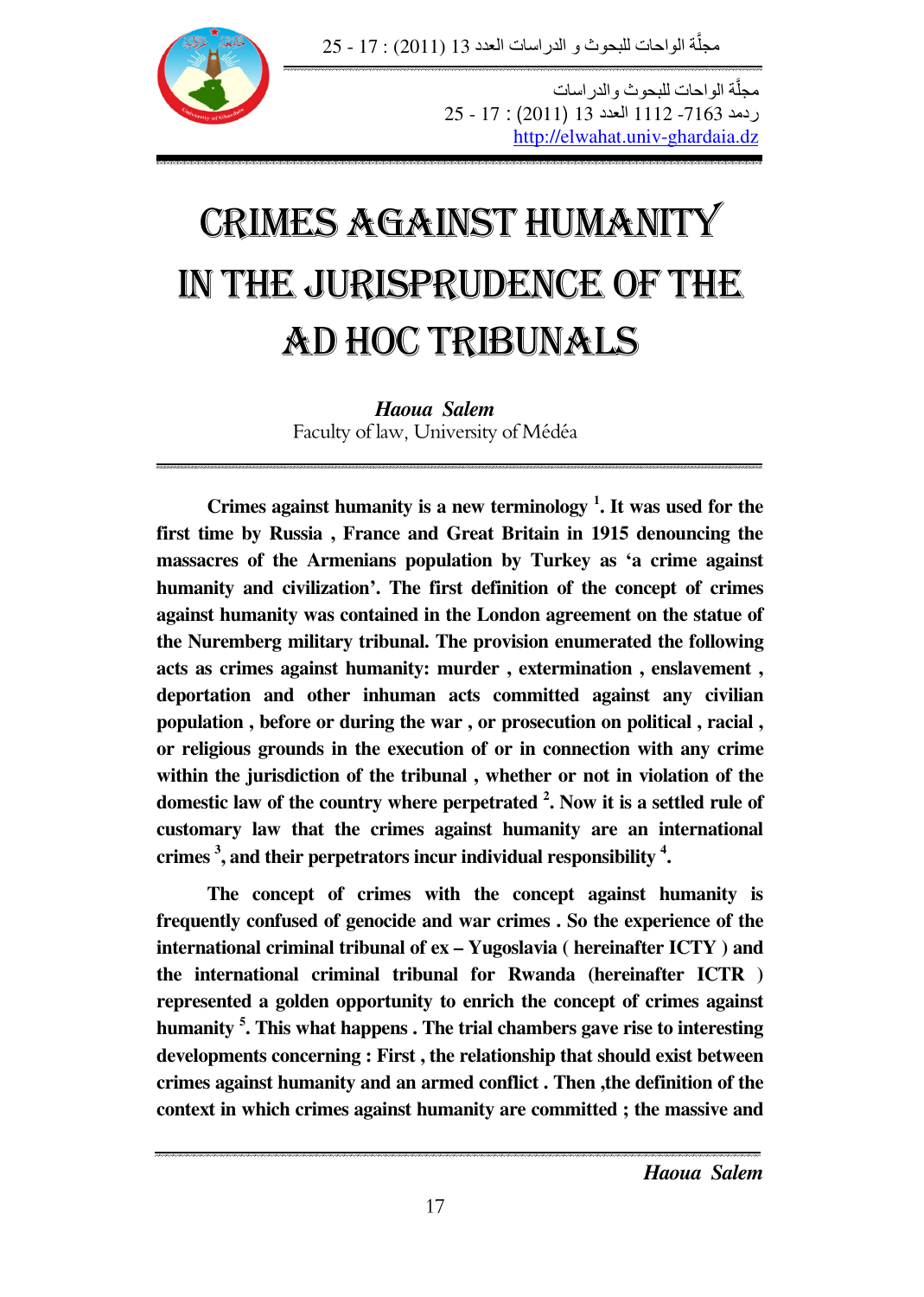**systematic attack and the civilian population . Finally , the requisite intent or mens rea.** 

# **A / Nexus with an armed conflict**

**Both status of international ad hoc tribunals requires that crimes against humanity must be committed during an armed conflict . The type and nature of such conflict , be it international or internal is not important 6 . The trial chambers stated that this expression requires the existence of an armed conflict at the time and the place . So the armed conflict is a jurisdictional element that defines the ratione materiae of the ICTY, and not a legal ingredient of the subjective element of crimes against humanity<sup>7</sup> . Consequently there is no need to prove a nexus between the specific acts allegedly committed by the accused and the armed conflict <sup>8</sup> .As a result , Crimes against humanity can be committed in peacetime as well as in armed conflicts <sup>9</sup> . This progressive view point will be benefic to the protection of human rights by prosecuting massive violation of human rights committed by governments as crimes against humanity .** 

## **B / The material element of crimes against humanity**

**Crimes against humanity must be related to widespread or systematic attacks , and not just a random act of violence , against a civilian population , pursuant to or in furtherance of a state or organizational policy to commit such attack<sup>10</sup> . The trial chambers tried first to define the attack .A chamber held ' it is an unlawful act that may be violent or non – violent in nature , like apartheid or exerting pressure on the population to act in a particular manner <sup>11</sup>.'it is also the event in which the enumerated crimes must form part , and there may be a combination of the enumerated crimes ( for instance murder , rape , ….etc ) within a single attack . It may happen in pursuant to or in furtherance of a state or organizational policy to commit such attack . It may happen pursuant to or in furtherance of a**  state or organizational policy to commit such attack  $^{12}$ .

**The attack may be an act or an omission . The trial chamber found that the accused Jean Kambanda was guilty of crimes against humanity for having omitted to fulfill his duty as Prime Minister of Rwanda to protect the children and the population from the massacres which eventually took place , especially after he had been personally asked to do so <sup>13</sup> .**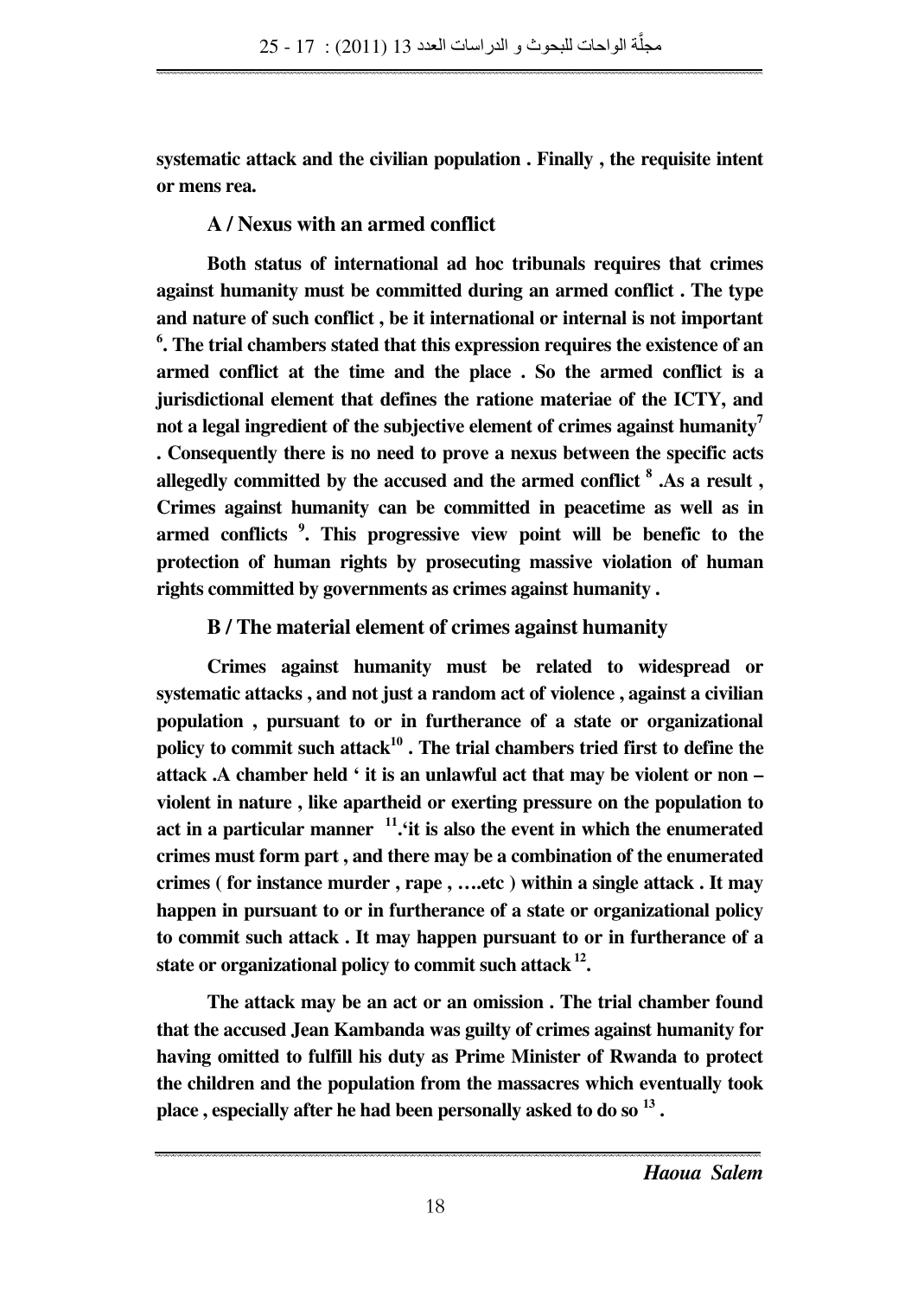**The chambers noted that the crimes against humanity derives its specificity from the means implement to achieve it (massive ) and the context in which the acts are committed ( systematic ), and the quality of victims ( civilian population ) <sup>14</sup> .** 

**(1) The massive and systematic attack**

**According to the jurisprudence of the trial chambers an attack can be described as massive or widespread if:** 

**- It is directed against a multiplicity of victims<sup>15</sup> .** 

**- The cumulative effect of a serious of inhumane acts or the singular act effect of great magnitude <sup>16</sup> .** 

**An attack is systematic when it is carried with out pursuant to a preconceives policy or plan which means with some kind of planning and organization <sup>17</sup>.This can be stated in the following cases :** 

**- The existence of a goal of political nature to weaken or to destroy a community.** 

**- The commission of crime of great magnitude was against a group of civilians or the repeated commission of inhumane and continued acts with a link between them .** 

**- The use and implementation of important public or private means.** 

**- The involvement of political authorities or high level military authorities in the preparation of the plan.** 

**It is important to note that the trial chambers of the ad hoc tribunals adopted the jurisprudence of Nuremberg tribunals which stressed that crimes against humanity need to be committed as a part of the policy of terror in many cases organized and systematic<sup>18</sup>. Consequently ,they may be committed in pursuance of a policy of either a state or a non – state actor. Such policy need not to be conceived at the highest level of the state organ, formalized, or expressed , or precisely announced . It can also be denied by the relevant authorities or apparatus of that policy<sup>19</sup>. It can be inferred from the manner in which the acts take place ; the creation and implementation in the territory in question of autonomous political institutions of whatever level of power ;the general tenor of a political programme as evidenced in writings by its authors and their speeches ;**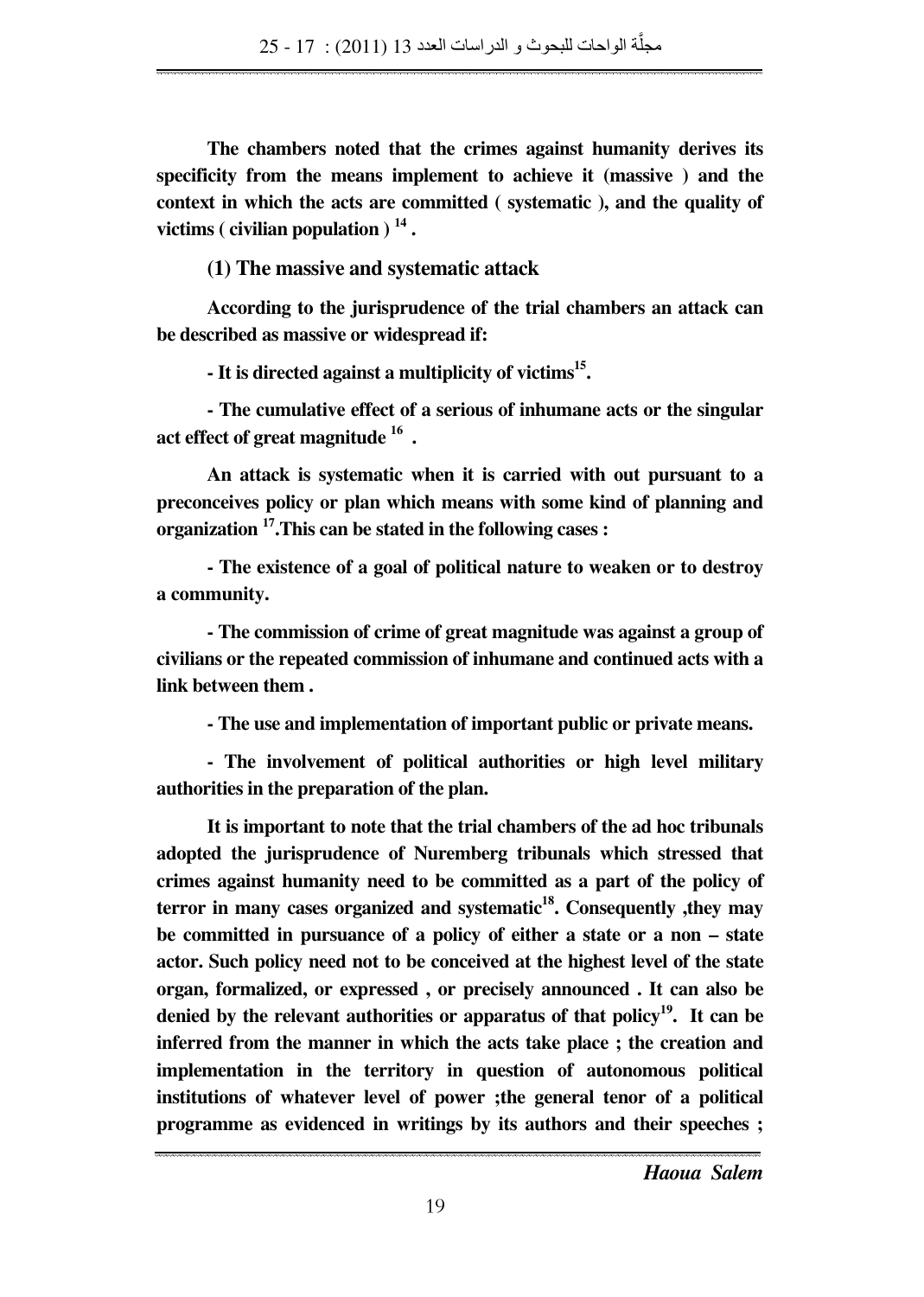**media propaganda; creation and implementation of autonomous military institutions; mobilization of armed forces ; repeated and coordinated military offensives in the relevant time and case ; connection between the military hierarchy and the political institution and its programme ; modifications of the ethnic composition of the populations ; discriminatory measures, be they administrative or otherwise ( such as banking restrictions and a requirement of a travel pass ) ; and the scope of the executions carried out , in particular , deaths and other forms of physical violence, thefts , arbitrary detentions , deportations and expulsions , or destruction of non – military property , especially religious edifices <sup>20</sup> .** 

**It is so important to note that the requirement of the policy is intended to exclude the situation where an individual commits an inhumane acts on his own initiative pursuant to his own criminal plan and without any encouragement or direction from either a government or a group or an organization<sup>21</sup> .** 

**As a conclusion an act could be qualified as crimes against humanity when it is related to a widespread or systematic attack . The act can be part of either one of them and need not be a part of both <sup>22</sup>.Thus one single act against a single victim or a limited number of victims must be qualified as a crime against humanity as long as there is a link with the widespread and systematic attack against a civilian population , or where its effect is widespread in scope <sup>23</sup> .** 

### **(2) Definition of the civil population**

**Crimes against humanity must be committed as a part of an attack against any civilian population , so proving a nexus between the accused and the attack on civilian population is a necessary condition <sup>24</sup>.Before doing so , it is vital to give the definition of the civilian population . A trial chamber held that ' civilian must be given a broad definition in armed conflicts to cover not only the general population , but also members of the armed forces and resistance forces who are hors de combat by sickness, wounds, detention , or any other cause . It is the situation faced by the victim at the time of the commission of the crime that must be taken into account to determine whether they have the civilian status or not . For example where a head of a family does not lose his civilian status when he is compelled to use arms to defend his family <sup>25</sup>. A trial chamber observes that there is no reason for**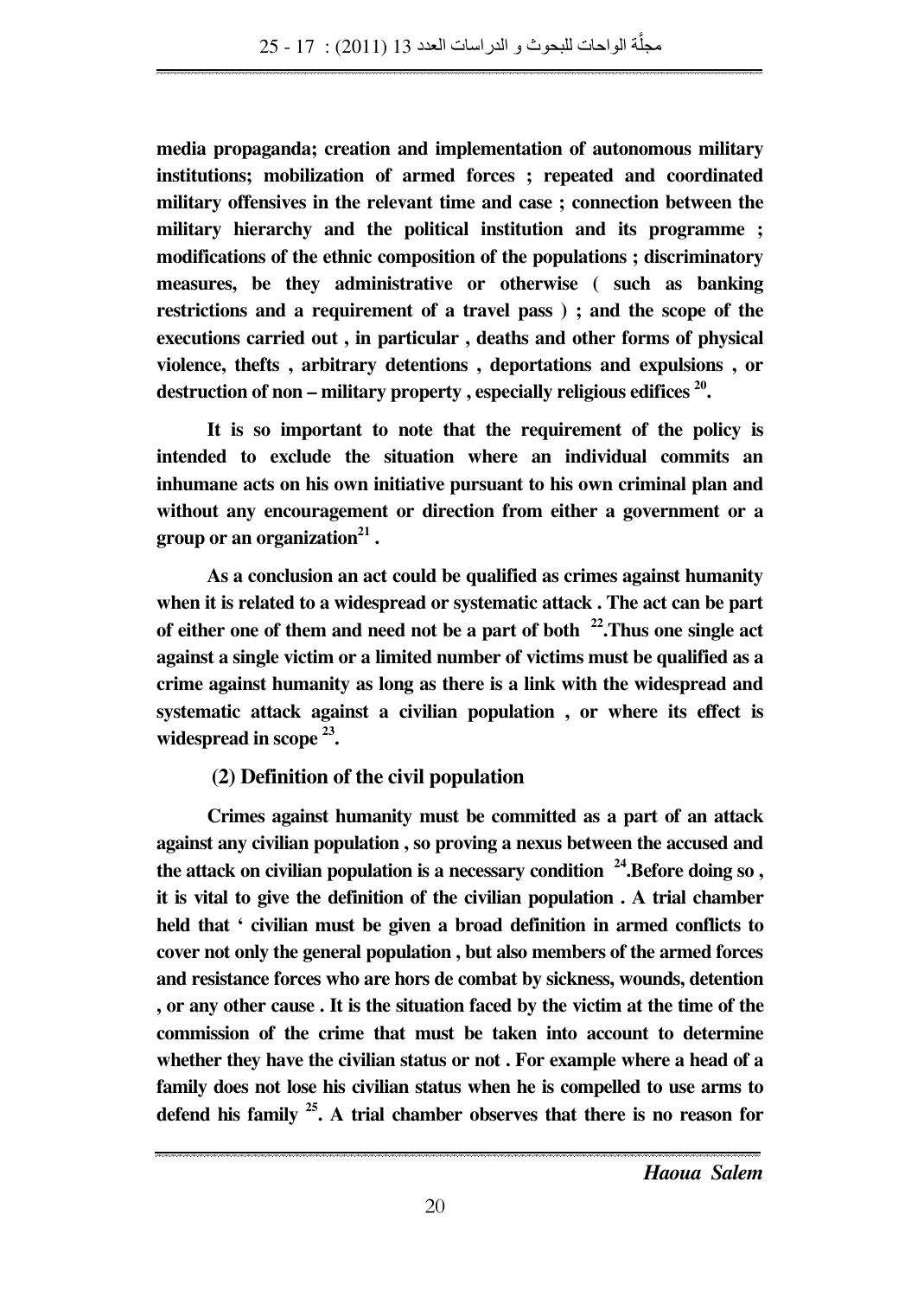**protecting only civilians but not combatants under the rules against crimes against humanity , particularly rules proscribing persecution <sup>26</sup> .Where there is no armed conflict or where there is a relative peace , the definition of civilian population includes all persons except those who have the duty to maintain public order and legitimate means to exercise force <sup>27</sup> .** 

**Moreover , the' population' does not mean that the entire population of a given state or territory must be targeted ; it is intended to indicate the collective nature of crimes against humanity that exclude single or isolated acts punishable as war crimes .Even the targeted population must be predominantly civilian in nature although the presence of certain non – civilian in their midst does not change the character of that population <sup>28</sup>. Last but not least the word 'any ' before ' civilian population makes it clear that crimes against humanity can be committed against stateless persons or civilians of the same nationality of the perpetrator as well as against foreign citizens <sup>29</sup> .** 

#### **B / The mental element**

**Crimes against humanity like other crimes falling in the jurisdiction of the the ad hoc tribunals require a mental element . It is the knowledge . The perpetrator must knowingly commit the crime in the sense that he must understand the overall or broader context in which his act occurs . He must have actual or constructive knowledge that his act or acts is or are part of a widespread or systematic attack on a civilian population and pursuant to a policy or plan <sup>30</sup> .** 

**It must be proved that the perpetrator knew that his crimes were related to the attack on a civilian population in the sense of forming part of a context of mass crimes or fitting into such a pattern <sup>31</sup>. Otherwise he would have the mens rea for an ordinary crime .** 

**Proving knowledge is an easier task because it is not necessary to prove that the accused must know exactly what will happen to the victims<sup>32</sup> . It is not also not necessary to prove that he knows the criminal policy or plan; it suffices that he deliberately takes a risk that the crime might be committed , even with the hope that the risk would not lead to any damage or harm <sup>33</sup> . Knowledge can be examined on an objective level , it can also be inferred from circumstances . For instance , the historical or political circumstances in which the acts occur , the function of the accused at the time of the crimes in**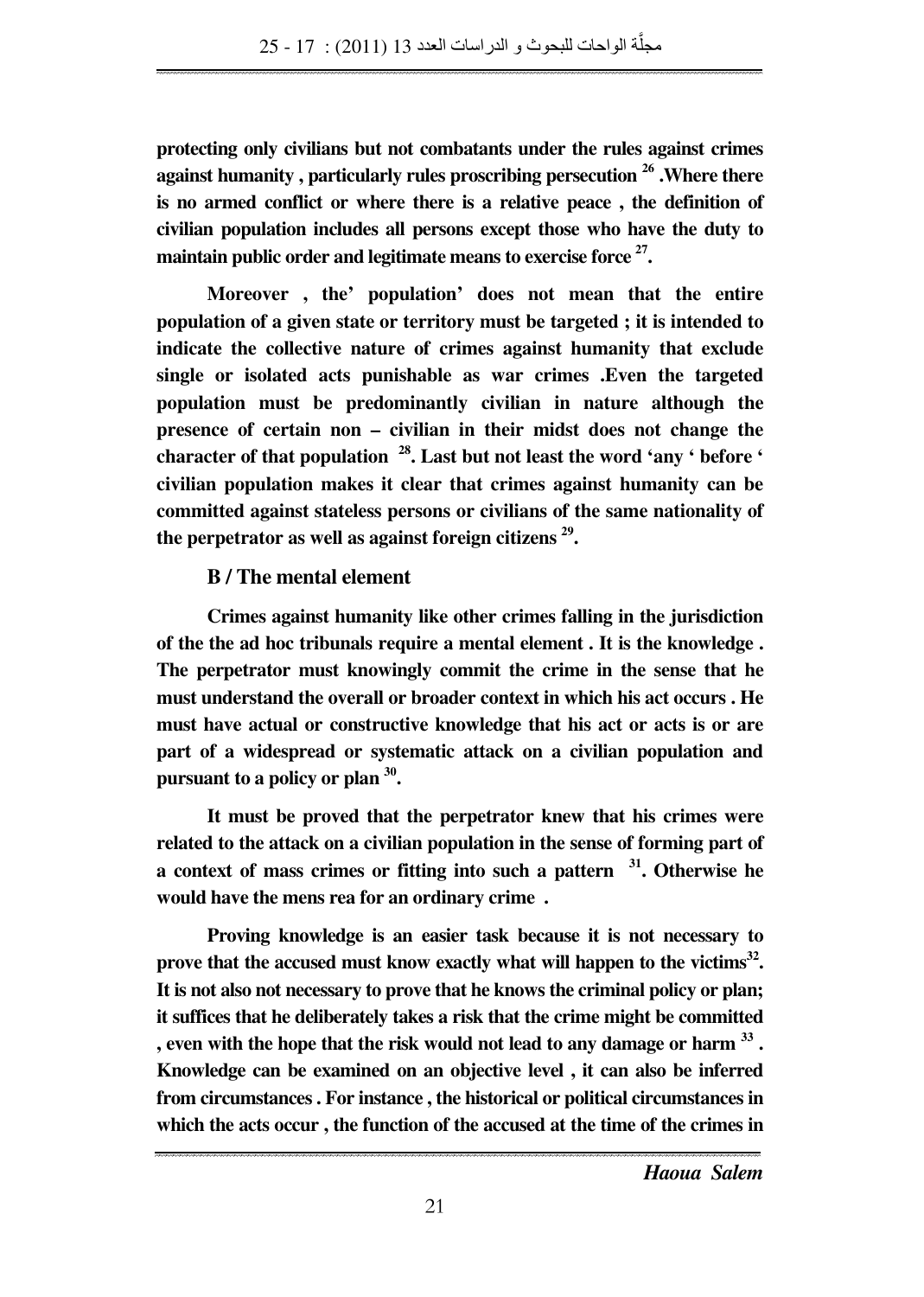**question , his responsibilities in the political or military hierarchy , the direct or indirect relationship between the military hierarchy and the political hierarchy , the widespreadness and seriousness of the acts committed, and the nature of the crimes committed as well as their notoriety <sup>34</sup>. Therefore, a person who voluntarily assumes political or military functions and exercises his functions by collaborating periodically with the author of the plan , policy or organization and by participating would in all probability take place will be declared to have the requisite knowledge <sup>35</sup> .** 

**It is not necessary to prove the accuser's motive because the motive is generally irrelevant in criminal law , except in the sentencing stage when it might be relevant to mitigation or aggravation of the sentence. But an accused who committed a crime with purely personal motives is not exonerated from being guilty of crimes against humanity if his acts fits into the pattern of crimes against humanity as described above <sup>36</sup> .** 

#### **Conclusions**

**The experience of the international ad hoc tribunals whether the ICTY or ICTR was very fruitful because not only they made international criminal prosecution for committing international crimes and violation of international humanitarian law possible and successful but also contributed significantly in the clarification of the concept of crimes against humanity as well . We can sum up this contribution in the following :** 

**- Crimes against humanity can be committed in armed conflict as well as in peacetime.** 

**- Crimes against humanity must be related to whether a widespread attack or a systematic attack but not both.** 

**- Crimes against humanity must be directed against a civilian population . A civilian may be not only an ordinary person but a combatant who is hors de combat.** 

**- Crimes against humanity need to be committed in pursuant of a policy of either a state or non – state actor such as political entities without international recognition , terrorist group or even criminal gangs** 

**- Crimes against humanity does not require multiplicity of acts, perpetrators and victims. So one single act committed by a single perpetrator against a single victim or a limited number of victims must be**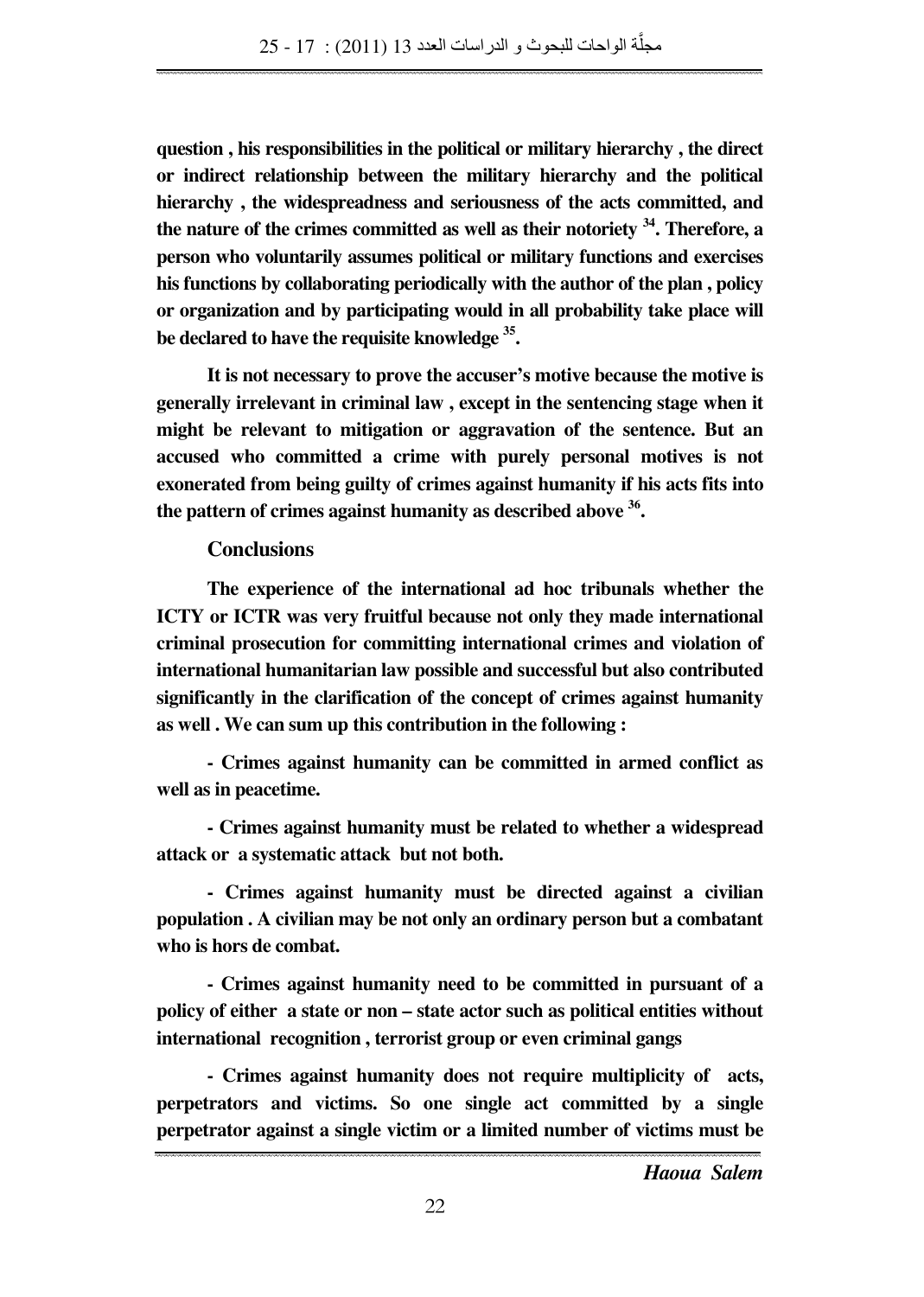**qualified as a crime against humanity.** 

**- Crimes against humanity need the knowledge of the perpetrator that his act or acts is or are part of a widespread or systematic attack on a civilian population and pursuant to a policy or plan.** 

**- Crimes against humanity offer more protection to human by qualifying and prosecuting mass violation of human rights by government or rebellions groups as crimes against humanity.** 

#### **References**

 **1 The expression 'humanity ', 'laws of humanity ' or 'dictates of humanity' were used for the first time in the preamble of the 1907 of the Hague convention IV respecting the laws and the customs of war on land . Paragraph 2of the preamble states that the contracting parties desire to serve even in the case of war the interest of humanity and the ever- progressive needs of civilization . Paragraph 8 of the preamble provides that they declare among other things , that the inhabitants and belligerents remain under the protection and governance of the principles of the law of nations ,derived from the usages established among civilized peoples, from the laws of humanity , and from the dictates of the public conscience .see also : Herve . Ascencio, Alain . Pellet , Emanuel . Decaux, Droit International Pénal ,Paris , Pedon , 2003 . Paul . Tavernier, un siecle de droit international humanitaire , Bruxelles , Bruylant , 2001 . Kriangsak. Kittichaisareé, International Criminal Law , Oxford , Oxford university press , 2005 .** 

**2 Article 6 of the statue of the military tribunal of Nuremberg . Article 5 of the statue of the military tribunal of Tokyo enumerated the same acts as enumerated in Nuremberg statue except the omission of the religious grounds of persecution.** 

**3 United Nations General Assembly resolution95 of 11/12/1946 on the affirmation of the. principles of international law recognized by the charter of the Nuremberg tribunal .** 

**4 Principle VI of the principles of international law recognized by the charter of the Nuremberg tribunal .** 

**5 Article 5 of the ICTY statue stipulates that the ICTY shall have the power to prosecute persons responsible for the following crimes :murder , extermination , enslavement , deportation , imprisonment , torture , rape , prosecution on political , racial and religious grounds , other inhumane acts when these acts are committed in armed conflict , whether international or internal in character , and directed against any civilian population . Article 3 of ICTR statue enumerates the same crimes but when committed as a part of a widespread or systematic attack against civilian population on national ,political , ethnic , racial or religious grounds .**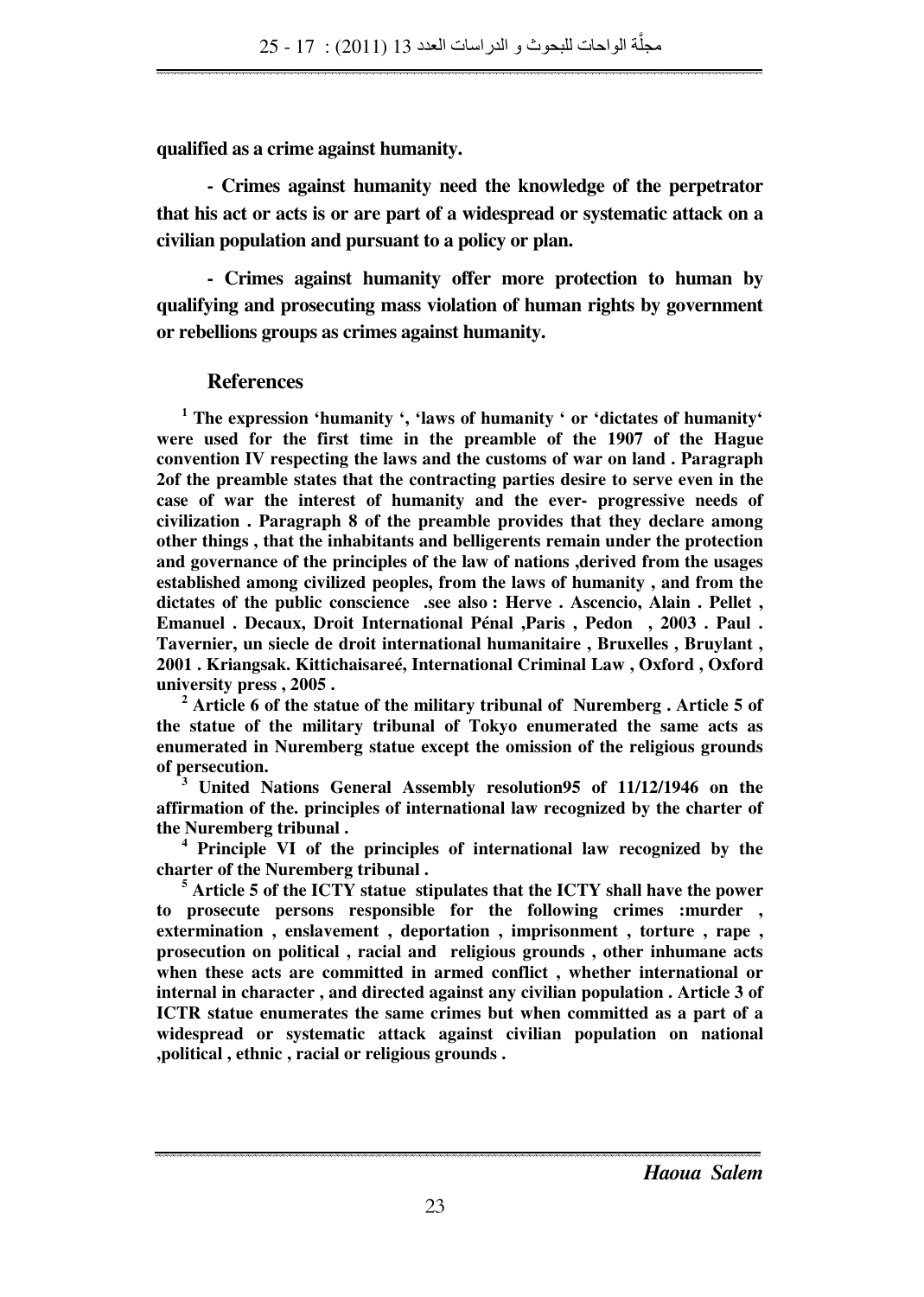**6 Prosecutor V Zoran Kupreskic and others , ICTY , IT 95 – 16 T , Trial chamber II , 14/01/2000 , Para 545 . Prosecutor V Tihomir Blaskic , ICTY , IT 95 – 14 T , Trial chamber I , 03/03/2000 , Para 71 .** 

**7 Prosecutor V Dusko Tadic, ICTY , IT94 – 1 A, Appeal chamber, 15/7/1999, Para 249.** 

**8 Prosecutor V Tadic , opcit , Para 272. Prosecutor V Blaskic, opcit, para 66.** 

<sup>9</sup> Prosecutor V Tadic, opcit, para 251. Prosecutor V kupreskic, opcit, Para 573. **<sup>10</sup> Prosecutor V Tadic , opcit , para 271 .** 

**<sup>11</sup> Prosecutor V Jean Paul Akayesu, ICTR , IT96 – 4 T, Trial chamber, 02/09/1998, Para 581 .** 

<sup>12</sup> Prosecutor V Kayishema and Obed Ruzindana, ICTR, IT ........... **……….chamber, …………., Para 122 . Prosecutor V George Rutaganda, ICTR , IT96 – 3, Trial chamber I , 06/12/1999 , para 68 .** 

**<sup>13</sup> Prosecutor V Jean Kambanda, ICTR , IT 97 – 23s, Trial chamber, 04/09/1998, Para 39 – 40 . .** 

**<sup>14</sup> Prosecutor V Blaskic, opcit , Para 201 .** 

**<sup>15</sup> Prosecutor V Kayishema and Ruzindana , opcit , para 123 . Prosecutor V Tadic , opcit , Para 648 .** 

**<sup>16</sup> Prosecutor V Blaskic, opcit , Para 206 .** 

**<sup>17</sup> Prosecutor V Blaskic, opcit , Para 207 .** 

**<sup>18</sup> Prosecutor V Tadic , opcit , para 648 .** 

**<sup>19</sup> Prosecutor V kupreskic , opcit , para 573 .** 

**<sup>20</sup> Prosecutor V Blaskic, opcit , Para 206 .** 

**<sup>21</sup> Prosecutor V Kayishema and Ruzindana , opcit , Para 124 .** 

**<sup>22</sup> Prosecutor V Tadic, opcit, para 648. Prosecutor V Akayesu, opcit, Para 579.** 

**<sup>23</sup> Prosecutor V Tadic , ibid , para 649 . Prosecutor V Blaskic , opcit , Para 206.** 

**<sup>24</sup> Prosecutor V kupreskic , opcit , Para 586 .** 

**<sup>25</sup> Prosecutor V Tadic , opcit , Para 636 - 643. Prosecutor V Akayesu , opcit , Para 574 – 582 . Prosecutor V Rutaganda , opcit , Para 70 . Prosecutor V Prosecutor V Blaskic, opcit , Para 208 .** 

**<sup>26</sup> Prosecutor V kupreskic , opcit , Para 547 .** 

**<sup>27</sup> Prosecutor V Blaskic, opcit , Para 214 .** 

**<sup>28</sup> Prosecutor V Kayishema and Ruzindana , opcit , Para 128 . Prosecutor V Rutaganda, opcit , para 70 . Prosecutor V kupreskic , opcit , Para 549 . Prosecutor V Blaskic, opcit , Para 211 .** 

**<sup>29</sup> Prosecutor V Tadic , ibid , Para 635 .** 

**<sup>30</sup> Prosecutor V Kayishema and Ruzindana , opcit , Para 133 . Prosecutor V Rutaganda, opcit , Para 69 . Prosecutor V kupreskic , opcit , Para 556 .** 

**<sup>31</sup> Prosecutor V Blaskic, opcit , Para 244 .** 

**<sup>32</sup> Prosecutor V Tadic , opcit , Para 657 – 659 .** 

**<sup>33</sup> Prosecutor V Blaskic, opcit , Para 251 .** 

**<sup>34</sup> Prosecutor V Blaskic, opcit , Para 259 .** 

**<sup>35</sup> The accused Blaskic was found to be part of a design whose purpose was the prosecution of the Muslim population because of his political will to get involved with the Croat defense council known as the HVO which had military and civilian structures. The HVO took decisions on the organization of life in the town , and as such , the accused , who was a general , was deemed to be**